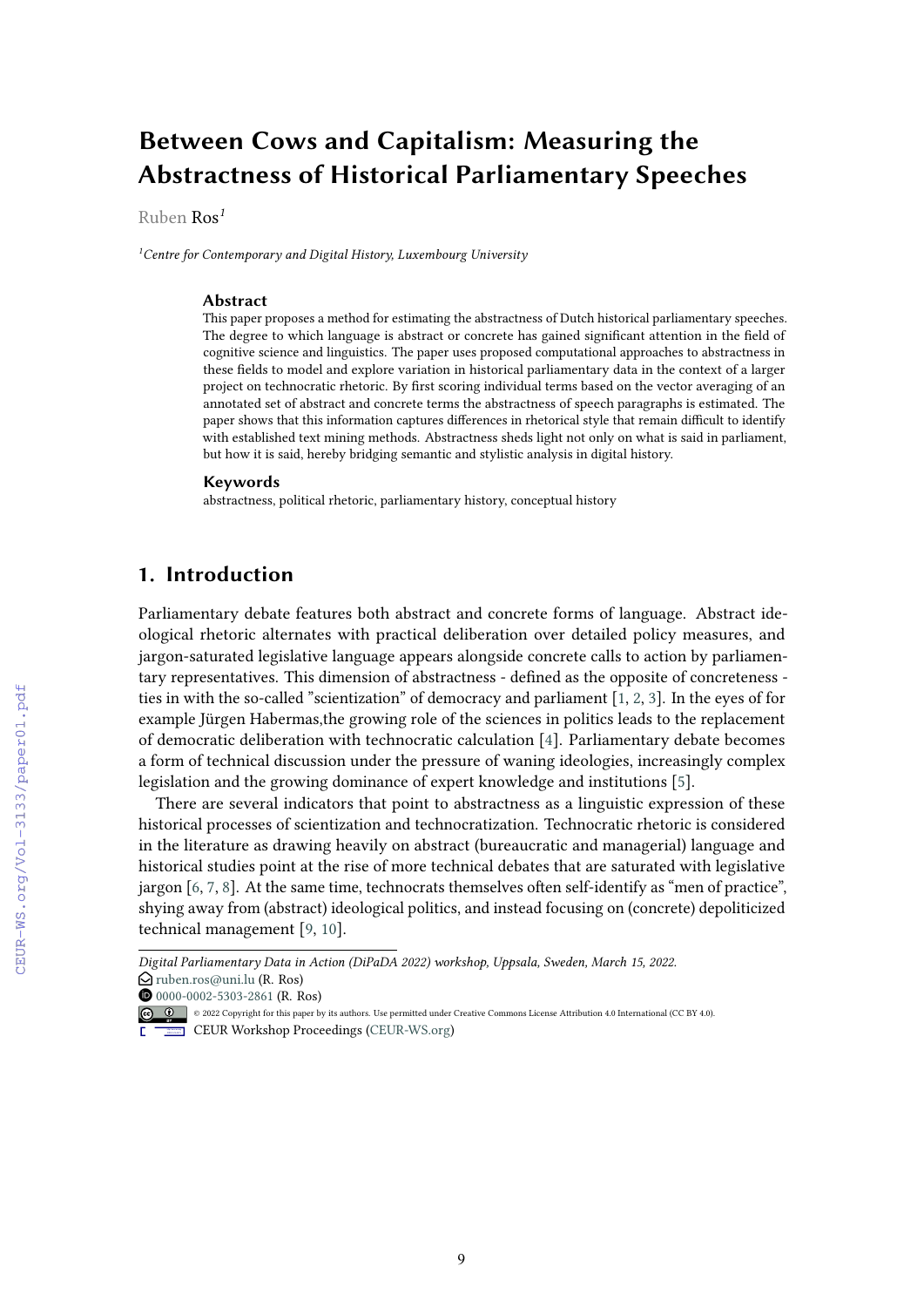This paper describes a method for measuring abstractness in parliamentary debate. Drawing on work in computational linguistics, it models abstractness in parliamentary speech paragraphs and tries to use these abstractness signals to find forms of language variation that map onto the issue of technocratization and technocraticness.

Abstraction has recently gained significant traction in the fields of psychology and cognitive science. [\[11,](#page-10-0) [12\]](#page-10-1). Understood as a core component of human cognition, it is generally studied through language. Our capacity for abstract reasoning reflects in the concepts we use. Consequentially, the topic of abstraction has been taken up in (computational) linguistics, where several contributions have tried to estimate the abstractness of individual words alongside other metrics, such as age of acquisition and imagery [\[13,](#page-10-2) [14\]](#page-10-3). This, in turn, has led to applications of abstractness-oriented work in sociolinguistics. In this field, lexical abstractness has been used in research into linguistic intergroup bias. Borden et al. [\[15\]](#page-10-4), for example, show an increase in abstract language in times of crisis, while Dragojevic et al. [\[16\]](#page-11-0) use abstractness to demonstrate intersubjectivity in news coverage. These examples show that the linguistic study of abstractness is relevant to other fields that use language difference as the basis for humanistic research. Variation in lexical abstractness on the level of groups, genres or time periods can be used as a basis for studying history, as the recent work in the field of Computational Literary Studies has shown[\[17\]](#page-11-1).

The paper puts forward a method for estimating parliamentary speech abstractness. It shows how abstractness can be estimated on the word level using word embeddings and an annotated set of terms. The paper explains the way in which word-level estimates are subsequently used to estimate parliamentary speech abstractness. It also features a brief analytical part that concentrates on (explanations for) speaker-level differences, functioning as an example of the type of analysis that could be performed with the method outlined in the paper. Lastly, several shortcomings and venues for further research are discussed.

### **2. Data**

The paper uses a corpus of Dutch (Lower House) parliamentary debates from the period between 1917 and 1986 [\[18\]](#page-11-2). The abstractness estimation method is performed on the full corpus. The analytical section focuses on the period between 1917-1923. In total, the data contains 194415 paragraphs, a total of 13.979.075 tokens and 194.415 types. The text data was preprocessed by lowercasing tokens, removing tokens with multiple digits and removing stop words. For the topic modelling, a lemmatized version of the text data was used.

The data contains rich metadata that connect speech paragraphs to speakers, parties, roles (government minister, MP or guest speaker) and dates. This enables the investigation of various potential explanations for abstract language.

The quality of Optical Character Recognition, often a restraining factor in text analysis, is hard to measure, since no accuracy scores are available. Nevertheless, the significant improvement observed in the text that has been subjected to OCR post-correction using PICCL (compared to the original digitized proceedings) indicates a relatively high quality [\[19\]](#page-11-3). Type-token ratio's, used as a crude measure for OCR quality, suggest significant improvement over the course of the century [\[20\]](#page-11-4).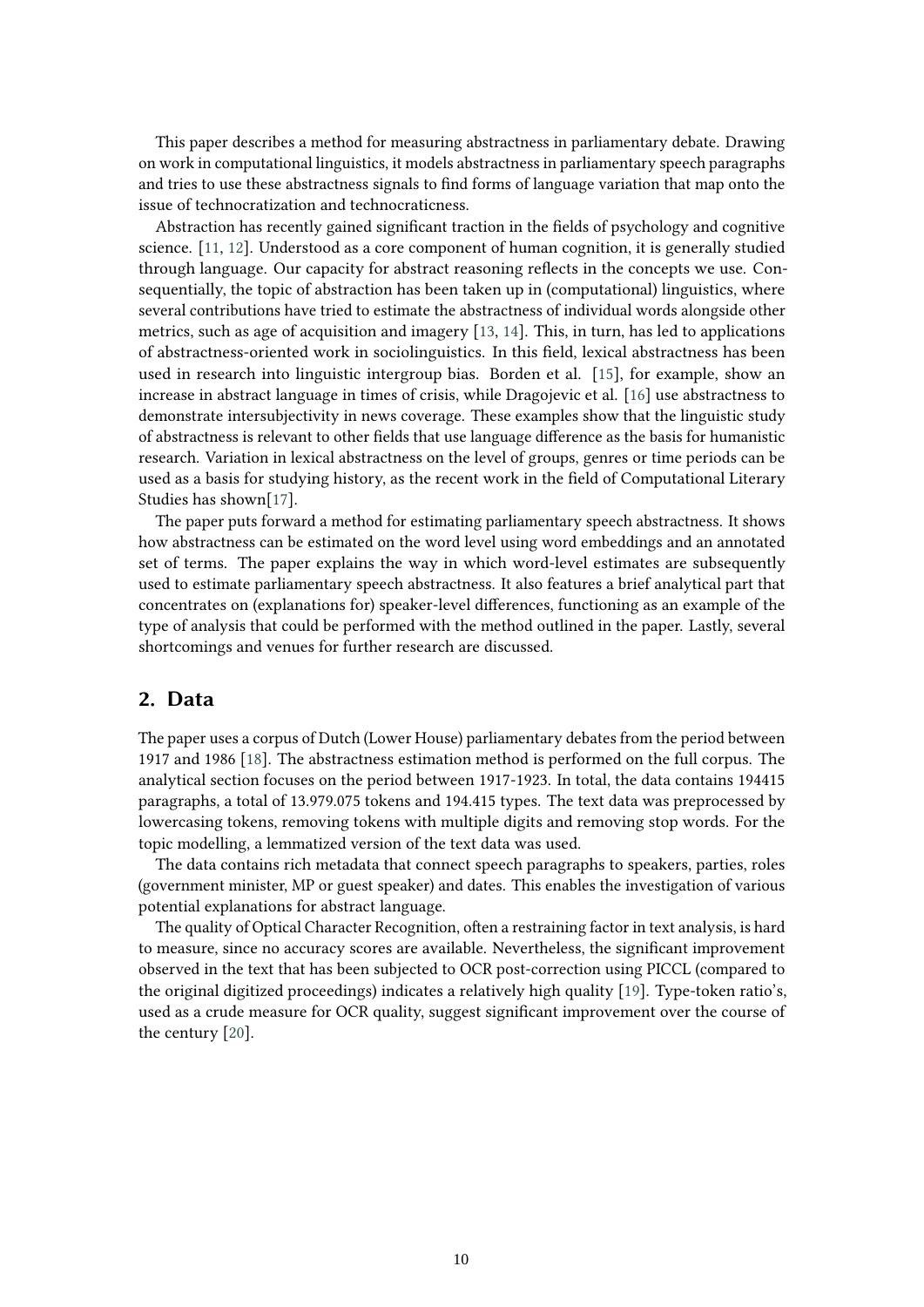### **3. Method**

#### **3.1. Estimating Word Abstractness**

Previous work in computational linguistics uses manually scored vocabularies to create abstractness classification models [\[21,](#page-11-5) [22,](#page-11-6) [23\]](#page-11-7). The lexical context of known abstract and concrete terms is used to predict the abstractness of unseen terms, based on the assumption that abstract and concrete terms have similar contexts [\[24,](#page-11-8) [25\]](#page-11-9). The resulting word-level scores are then used to score larger units of text by means of counting (an extended list of) paradigmatic abstract and concrete terms in a text, or averaging the word scores in the text [\[17\]](#page-11-1).

The weakness of this method is the labour-intensive process of creating annotated data. However, several annotated datasets are available. This paper relies on an extensive list of word concreteness scores produced in a study by Brysbaert et al. (hereafter BBT) [\[26\]](#page-11-10). This data contains concreteness ratings for over 30.000 Dutch words rated through the *Amazon Mechanical Turk* platform. Compared to other sets, the BBT set covers a high number of words, is scored by a multiple annotators is and one of the few that focuses on Dutch and does not require translation [\[27,](#page-11-11) [28\]](#page-11-12). According to Brysbaert et al., annotators were asked to rate a concept's concreteness on a five point scale based on the extent to which a word can be experienced directly through one of the senses.

We use the BBT data to score individual terms in a series of steps. First, we train word embedding models on the parliamentary proceedings. We use the Skipgram Negative Sampling (SGNS) variant of the Word2Vec algorithm implemented in the popular Gensim module in Python [\[29\]](#page-11-13). Based on the work by Rabinovich et al. [\[25\]](#page-11-9), we use a relatively small window of three (*n*-grams) in the training. Moreover, words with a frequency of lower than one hundred are excluded. We are aware that this potentially excludes terms of interest, but in light of the volatility of low-frequency terms in the embedding models, we deem this choice justified. We train models on both the full period and six-year time slices to take historical language variation into account. Because the slices contain relatively little data in early time periods and individual word vectors tend to vary in different models trained on the same data, we use bootstrapped training and take the average word vectors over ten models for every term in all subsequent steps [\[30\]](#page-11-14).

As shown in earlier studies, the word embedding models allow the construction of an average abstractness vector [\[17\]](#page-11-1). This is done by averaging the vectors of a list of known abstract and concrete terms. For this study, we use only adjectives and nouns. Experiments show that including other word forms, such as verbs and conjunctions, hinder the effectivity and explainability of our method. Another important factor is the number of seed terms used for training. It is not clear from the outset how many of the top abstract and concrete terms from the BBT-data should be used. Figure [1](#page-3-0) shows the correlation between annotated and estimated scores plotted against different numbers of seed terms. This pattern shows that the correlation rapidly increases when taking a higher number of terms, but eventually decreases when we take too many. After around 480 terms, the correlation stabilizes, meaning that adding more seed terms to the average vector does not amount to a higher correlation between estimated and annotated abstractness scores. Based on this distribution, we take 480 abstract and concrete nouns and adjectives (meaning 220 concrete nouns, 220 concrete adjectives, 220 abstract nouns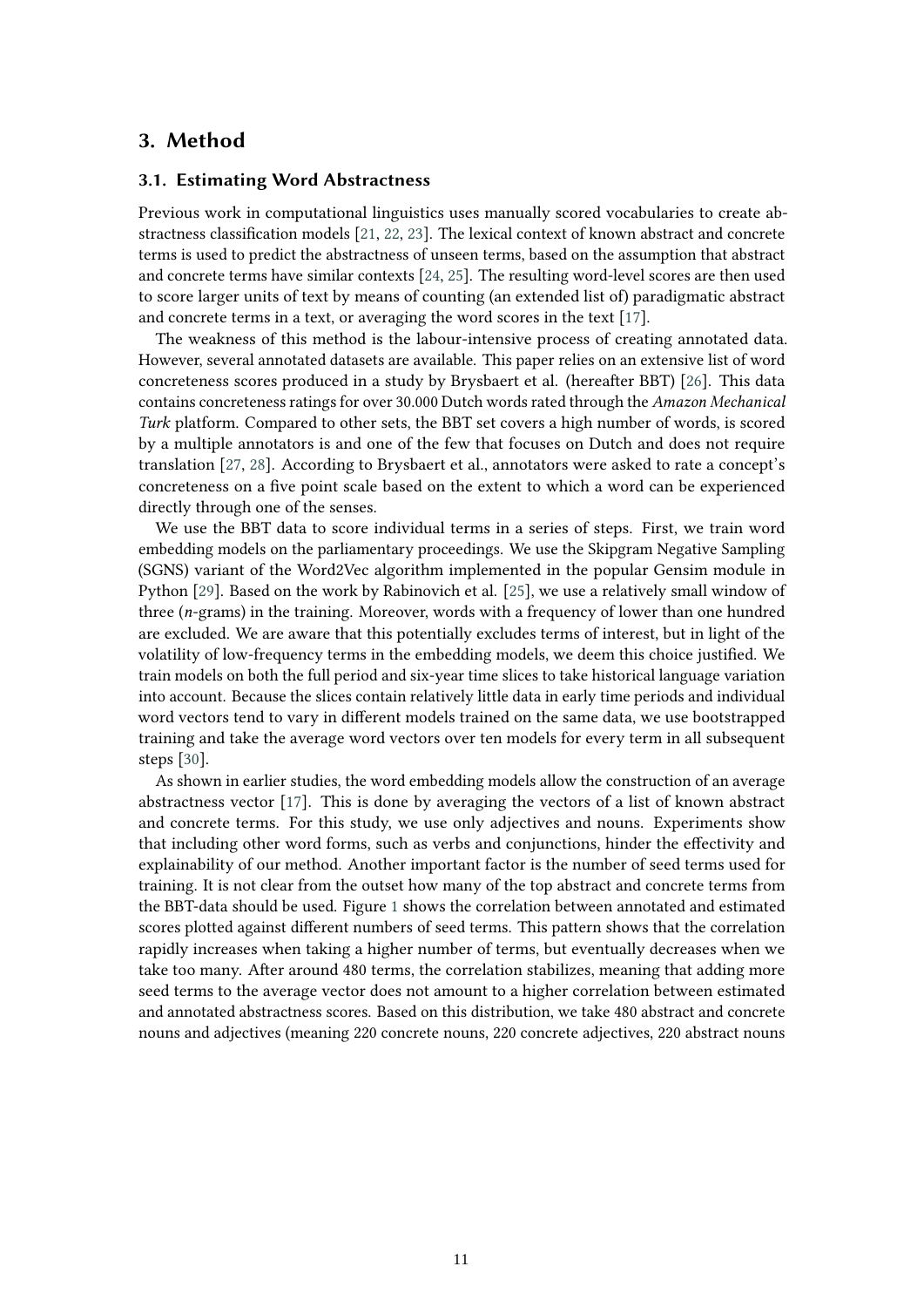<span id="page-3-0"></span>and 220 abstract adjectives) as the basis for the averaging.



**Figure 1:** Bootstrapped Pearson's correlation coefficients against increasing number of seed terms. Vertical lines show stabilization at around 480 seed terms and a decline in correlation coefficients after around 1200 terms.

To estimate term abstractness, we calculate the mean vectors of the abstract and concrete terms and subtracted the latter from the former. The cosine similarity of a word vector to this average abstractness vector is then used as a measure for abstractness. Figure [2](#page-4-0) shows the individual (estimated) word abstractness scores (derived from the bootstrapped models trained on the full period) plotted against the BBT-annotations. Since this means that abstractness is offsetted against concreteness, the correlation is negative. The figure shows a relatively broad scatter and a moderate correlation of around -0.6. This means that there remains a group of words that is annotated as concrete, while estimated as abstract and vice versa. Looking at these words points at the issue of sense ambiguity. For example, in Table [1,](#page-4-1) that shows the top most concrete and abstract estimated terms in the period between 1918 and 1923, the verb "stroken" ("match") appears as a highly abstract term. In the BBT-annotations, the term is likely to have been understood as a highly concrete noun ("strips"). However, in light of the observed limited number of these ambiguous terms, we believe that this problem does not fundamentally hinder our method.

#### **3.2. Estimating Text Abstractness**

Based on the word scores generated with the seed term lists and vector averaging we calculated abstractness scores for parliamentary speech paragraphs. Looking at overall speech abstractness proved unworkable, since abstract and concrete words cancel each other out, leading to little variation. We considered scoring texts on the level of sentences. However, the quality of the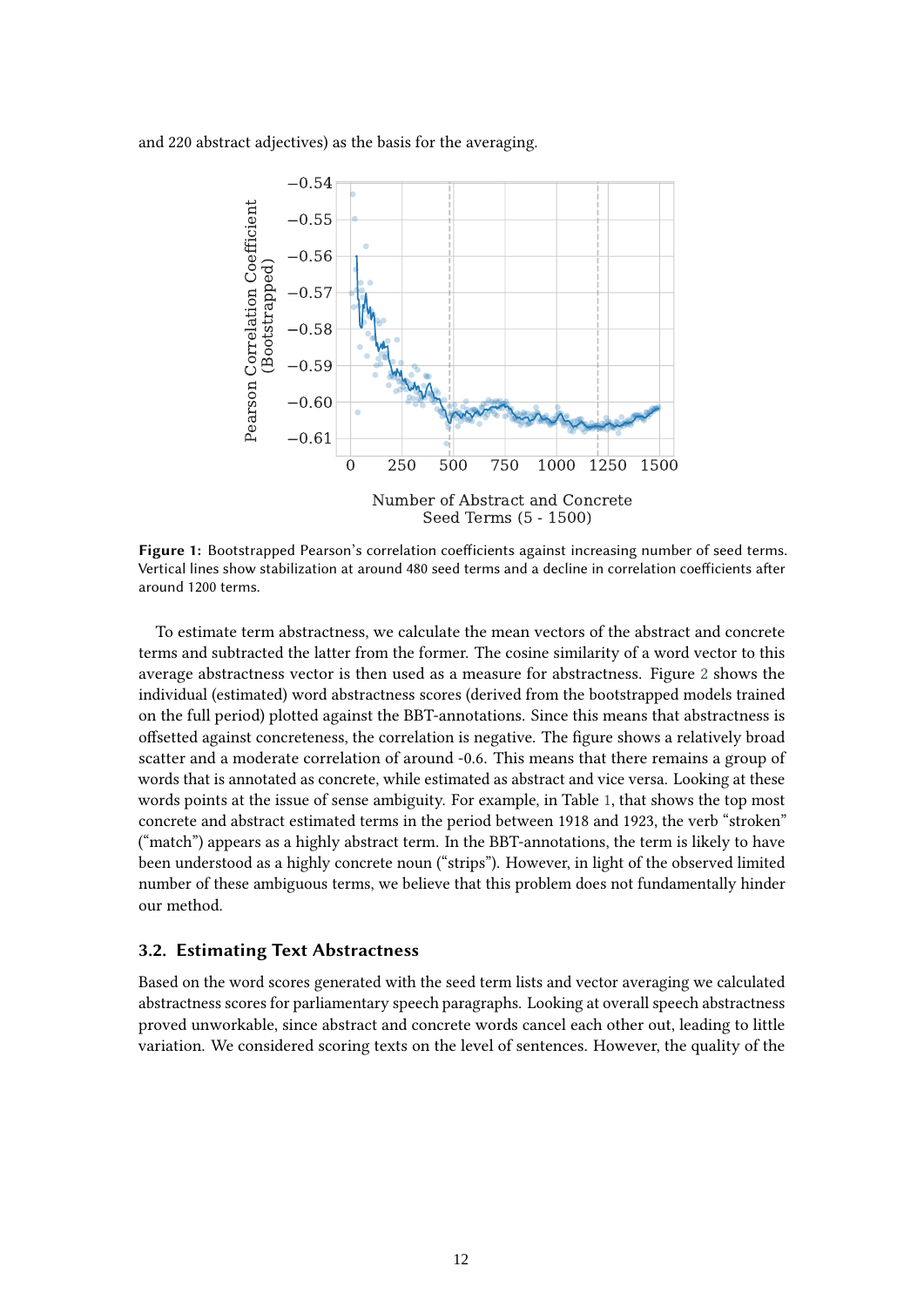<span id="page-4-0"></span>

<span id="page-4-1"></span>**Figure 2:** Scatterplot of all words in the model trained on the full period (1917-1986) that shows the correlation between estimates and annotations (Pearson's *R* = -0.602) and the distributions of the estimated abstractness scores and annotated concreteness scores.

|                | Abstract                          | Concrete              |
|----------------|-----------------------------------|-----------------------|
|                | code of conduct (gedragslijn)     | sheep (schaap)        |
| $\overline{2}$ | constitutional (staatsrechtelijk) | horse (paard)         |
| 3              | desideratum (desideratum)         | koe (koe)             |
| 4              | unanimity (eenstemmigheid)        | closet (kast)         |
| 5              | match (stroken)                   | wit (wit)             |
| 6              | character (karakter)              | boot (boot)           |
|                | point of departure (uitgangspunt) | wagon (wagon)         |
| 8              | rationale (grondgedachte)         | indigestion (maag)    |
| 9              | effect (uitwerking)               | chest (kist)          |
| 10             | constitutional (grondwettelijk)   | neighbourhood (buurt) |

#### **Table 1**

Top 10 translated most abstract and concrete terms in the period between 1917 and 1923.

sentence tokenization turned out problematic and currently the quality of the OCR does not permit reliable improvement. In future work we hope to improve the sentence tokenization in order to get a more fine-grained picture of the abstractness dynamics within a speech. In this paper we use paragraph-level abstractness. We consider this an effective intermediate level in between sentences and speeches. Paragraph abstractness scores are calculated by taking the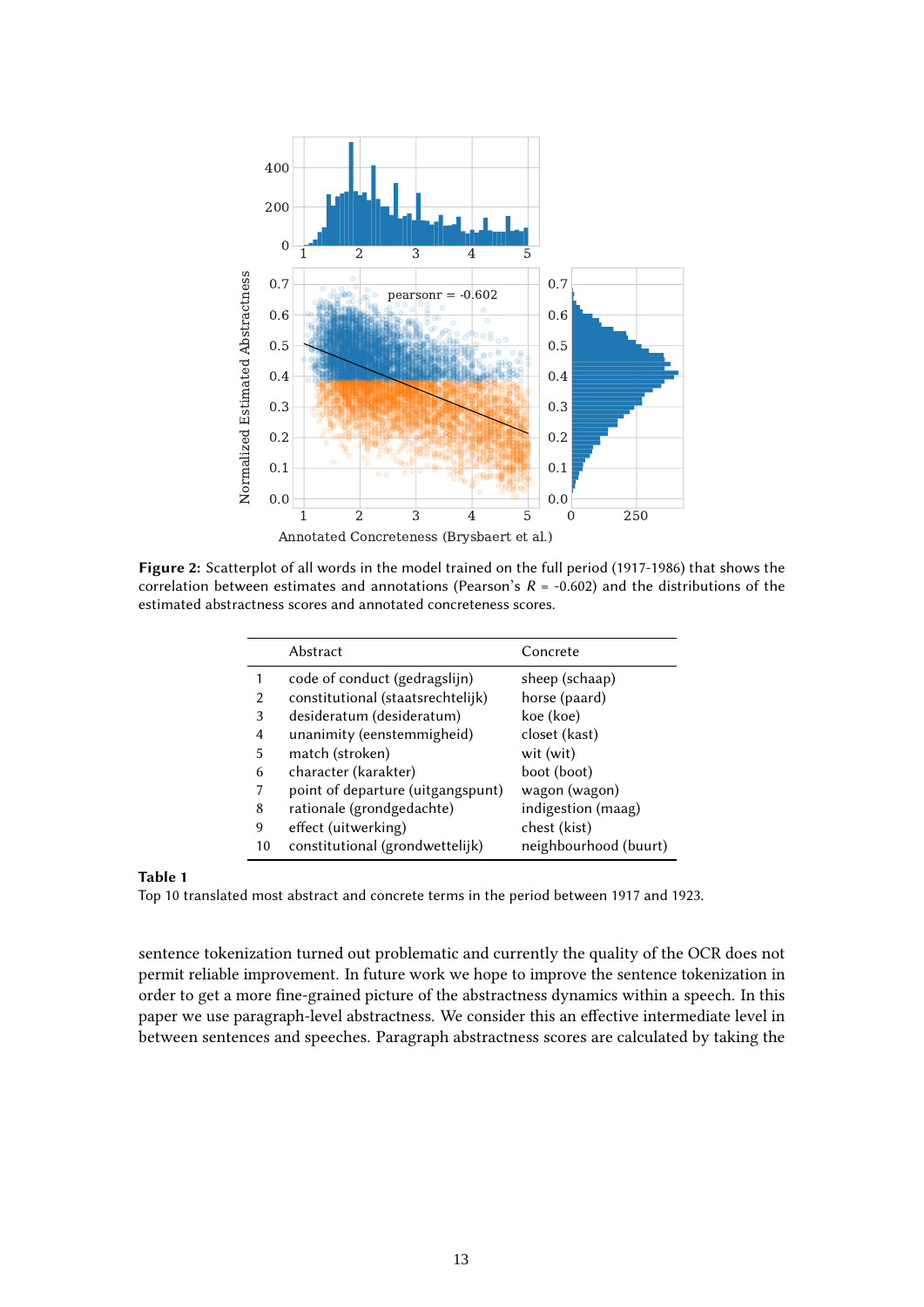median of all individual word abstractness scores in the paragraph. Because the scores in the paragraphs are not distributed normally, we take the median instead of the mean.

#### **3.3. Improving Abstractness Signals**

The method described so far produces abstractness scores on the level of speech paragraphs. Given the availability of rich metadata on speakers, parties, roles and dates, this offers the opportunity for various types of historical analysis. Temporal trends, differences between groups, or abstractness variations in specific debates could be studied with the scores we have extracted. However, upon looking closely at specific paragraphs and debates, we found that two additional steps were required to improve abstractness signals.

First, close reading abstract paragraphs revealed that many of them dealt with parliamentary procedure. This comes as no surprise, given the "explicitly procedural character of parliamentary politics" described by Kari Palonen and others [\[31,](#page-11-15) [32\]](#page-12-0). The addressing of members, the filing of motions and amendments and standardized types of debates (such as questions to the minister or specialized budget talks) is structured by rules and customs that produce highly stratified forms of language. It appears that this procedural language consists mostly of abstract terms. To verify this suspicion, we trained a topic model with 75 topics using Mallet. The paragraph-level topic distributions could then be compared with the paragraph abstractness scores. Figure [3](#page-6-0) shows the fifteen topics that have the highest negative and positive correlation with abstractness. The distributions of the topics at the top of the figure have a correlation coefficient of around -0.2, meaning that they (weakly) correlate with concreteness. The bottom topics have a correlation of around 0.2, demonstrating some correlation with abstractness. Their top terms clarify these patterns. It makes sense that topics about agriculture ("potato, farmer, stock") housing ("house, building, build") correlate negatively with abstractness. The figure shows that many of the topics that correlate positively with abstractness are procedural topics. They pertain to questions, motion, legislative jargon and the more general language of opposition. Topics that show a (moderate) correlation with concreteness are often about specific policy areas, such as housing, defense or agriculture.

This topic abstractness was a first surprising finding in our research. In the subsequent analysis, we used this information to filter out procedural language. By classifying topics as "semantic" or "procedural" (based on their top terms), we kept only those paragraphs where the combined topic probability for procedural topics was lower than 0.5. In this way, a better signal was acquired because the "abstractness bias" encapsulated in procedural language was largely removed. This is not to say that procedural language cannot be used for our analysis, or plays no role in the overall abstractness of debates, but for this first exploratory dive in the abstractness data, we prefered to focus on speech paragraphs that dealt with specific policy debates.

The second step in improving the signal was the calculation of the distance between the average paragraph abstractness and the average session abstractness. This follows from the observed link between topics and abstractness. Because sessions are often dedicated to only a small number of topics, local dynamics are likely to be obscured by the general abstractness of the session. For this reason, we calculated the distance from the average session abstractness and the paragraph abstractness.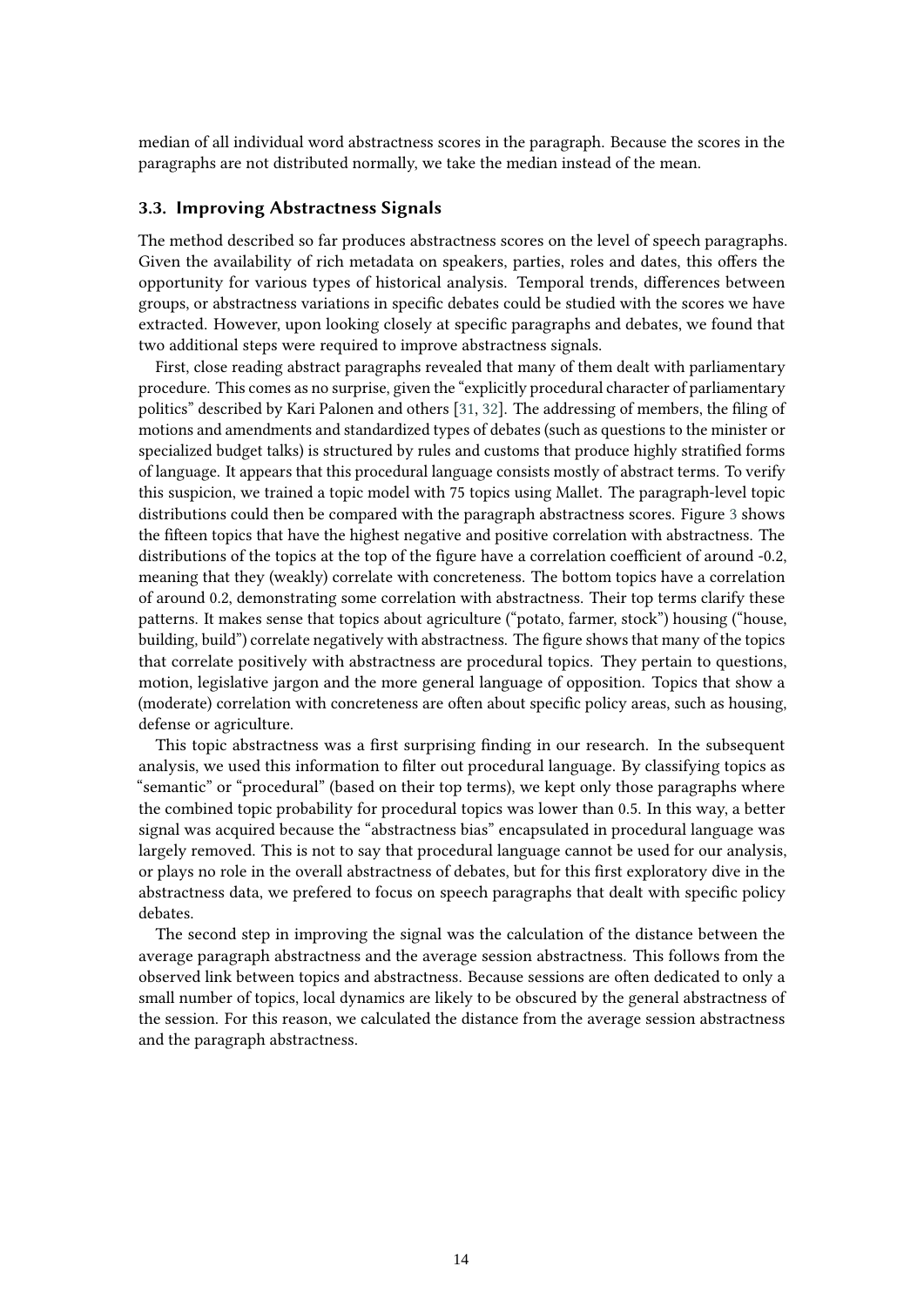<span id="page-6-0"></span>

**Figure 3:** Pearson correlation coefficients between topic distributions and abstractness scores for words in the period between 1917 and 1923. The top 15 most negative and positively correlating topics are shown. The (translated) terms for procedural topics are colored red. The "semantic" topics (those not pertaining to parliamentary procedure but to specific policy areas or issues) are colored blue.

Figure [4](#page-7-0) shows the aforementioned distances to the session mean averaged on the speaker level plotted against the general mean abstractness per speaker. The first noteworthy feature is the strong linear correlation. Speakers with a high average abstractness are also relatively abstract compared to the overall abstractness of the sessions in which they speak. This tells us that speaker-level abstractness cannot be explained by the (topic) abstractness of a session alone. General abstractness comes with local abstractness, meaning that even when we take into account the fact that some sessions are more abstract than others, speaker level differences persist.

# **4. Speaker Abstractness in Context**

With abstractness scores now available on the paragraph-level and the signals improved with the topic filtering and session-paragraph distances, parliamentary abstractness can be analyzed on several levels. The data allows an analysis of abstractness at the level of parties or gender, or can be used to track abstractness through time. In this section, we take a brief look at speaker-level abstractness as an example of the type of analysis that can be performed with this method. The section focuses on the time period between 1917 and 1923. We do so because this period is currently under study in the broader project, and we thus know most of this period's political context.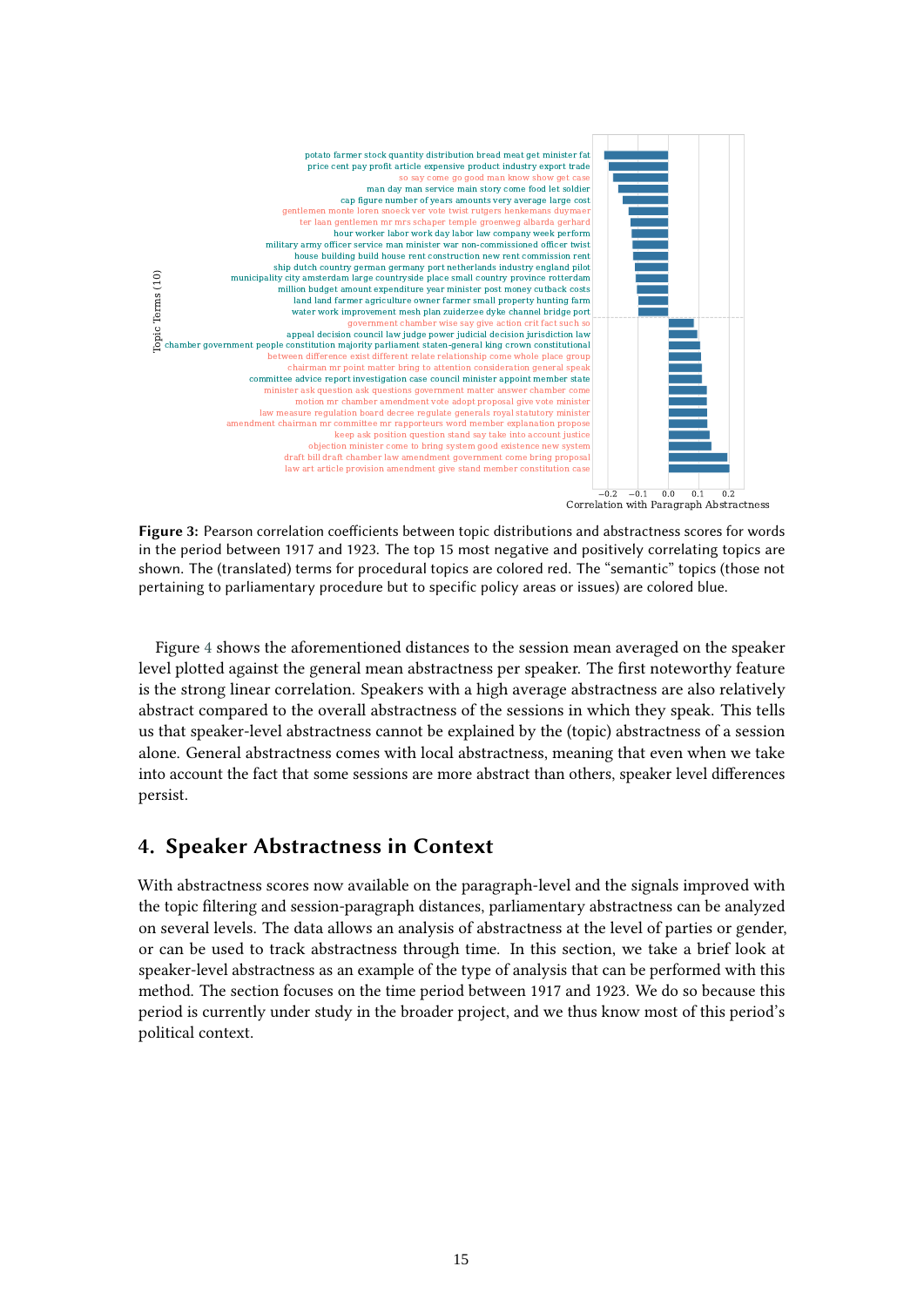<span id="page-7-0"></span>

**Figure 4:** Speaker-level mean paragraph abstractness (x-axis) plotted against the mean deviation from session abstractness (y-axis) on the level of individual speakers in the period between 1917 and 1923. Only speakers with > 250 paragraphs are considered. The five most abstract and concrete speakers are annotated in the plot. Colors indicate party affiliation.

The period between 1917 and 1923 is marked by several fundamental transformations in Dutch politics. The 1917 and 1919 constitutional reforms led to universal suffrage and proportional representation. This left its mark on the party political divisions in parliament. Socialists and confessional parties gained ground, while the power of the formerly dominant liberals declined. Parliamentary debate in the period revolved to a considerable extend around these democratic issues. It also included frequent deliberation over the new areas in which the post-First World War administration was now active: education, welfare and labour [\[33\]](#page-12-1).

Figure [4](#page-7-0) shows the average abstractness and the average distance from the session mean for all speakers with more than 250 paragraphs. Alongside the points, the names of the top most concrete and abstract speakers are included in the plot. By investigating explanations for the appearance of specifically these names, more becomes clear about what exactly our method is capturing. The most abstract speakers are Van Wijnbergen (Catholic), Rutgers (Protestant), Van Schaik (Catholic), Ossendorp and Troelstra (Socialist). The most concrete speakers are Brautigam, Schaper, Sannes (Socialist), Weitkamp (Protestant) and Braat (Agricultural League).

A first important observation when looking at these speakers in their historical context is the persistent influence of topics. In the previous section, it was shown how procedural language impacts abstractness ratings. Non-procedural topics, however, also play a large role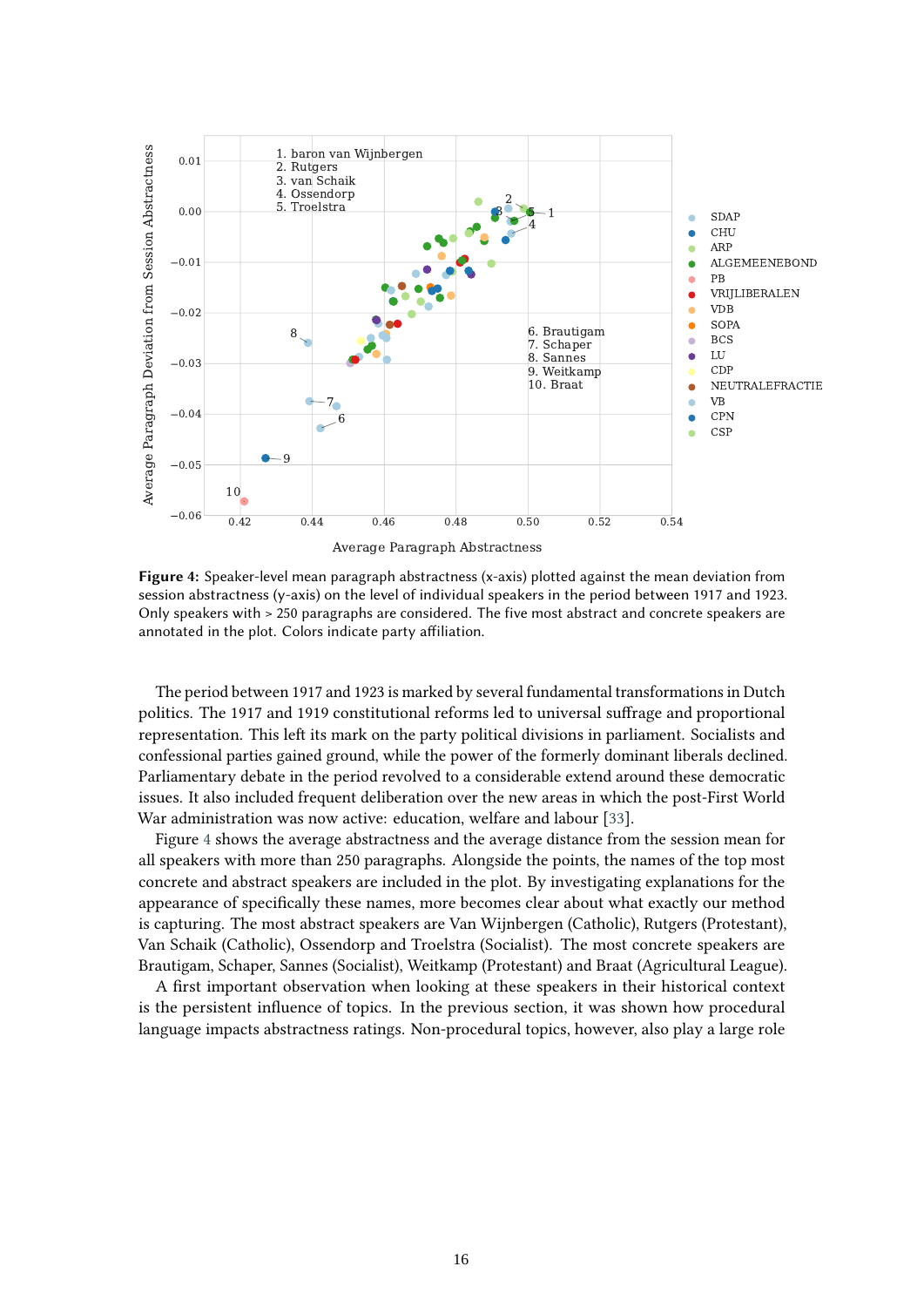in the constitution of the speaker abstractness average. In the case of Van Wijnbergen and Ossendorp, their frequent involvement in debates about education, a generally abstract topic, seems to explain much of their relatively high abstractness averages. Similarly, the involvement of Brautigam and Sannes in debates about food distribution, housing and shipping, and the involvement of Weitkamp and Braat in agricultural debates shows the close link between what policy area is discussed by a member and how concrete or abstract his (parliament hosted mostly men in this period) average score is. The focus of specific speakers on a limited number of policy areas thus logically explains their high or low average scores.

However, thematic preferences measured through topics, do not explain all individual differences. In fact, a closer look at the topics and individual speeches (subjected to close reading) indicates that the abstractness scores also go beyond thematic preference. Looking at the speeches of the ten members mentioned in Figure [4](#page-7-0) and taking into account their individual background and reputation suggests that their abstract and concrete averages might also stem rhetorical style. Troelstra, the famous socialist leader, was known for his ideological style. His speeches are hardly about housing or agriculture, but about capitalism and revolution, and when he discusses concrete matters, he still does so in a relatively abstract way. Similarly, Victor Rutgers, the leader of the protestant A.R.P. (Anti-Revolutionary Party) seems to talk in a relatively abstract way. Even his most concrete paragraphs display a large number of abstract terms. In a similar fashion, Weitkamp and Braat, whose concreteness mainly stems from their involvement in agricultural debates (Braat was the only representative of the populist"Agricultural League"), also seem to speak in concrete ways in other areas. Both speakers were known as atypical members, not conforming to the parliamentary etiquette and even maintaining a way of speaking that was considered rude by their colleagues. Especially the latter, nicknamed "Boer Braat" ("Farmer Braat") was considered a disgrace to parliamentary dignity due to his "un-parliamentary" manners [\[34\]](#page-12-2). This potential biographical explanation of concrete style also brings us to the overall concrete socialists, whose most concrete members (Sannes, Schaper and Brautigam) all had a working-class background could have produced a rhetorical style that is clearly different from aristocratic conservatives and liberals, and hence more concrete. Future work should include a more comprehensive and structure examination of these individual factors, but the result of this first exploration already show interesting similarities that cut through party political divisions.

Another way of substantiating this rhetorical dimension of abstractness is to look at abstractness averages on the speaker-topic level. By calculating the mean abstractness for every topic and for every speaker, and subsequently ranking speaker topics based on their abstractness we observe that the general topic abstractness differed significantly from speaker-level topic abstractness. In other words, housing is a concrete topic overall, but in the case of Schaper it is highly abstract. Similarly, a topic on party politics ("party, politics, cabinet, rightwing") is generally abstract, but in the case of Weitkamp and Braat highly concrete. This is a final indication that our method registers not only variation in the things speakers talked about, but also differences in the way they spoke.

Overall, it remains difficult to disentangle and balance the various potential explanations for speaker abstractness. However, the discussion of the most abstract and concrete members shows that the method proposed in this paper is able to point at new axis of difference. Abstractness cuts through the party political lines that often form the basis for historical inquiry. The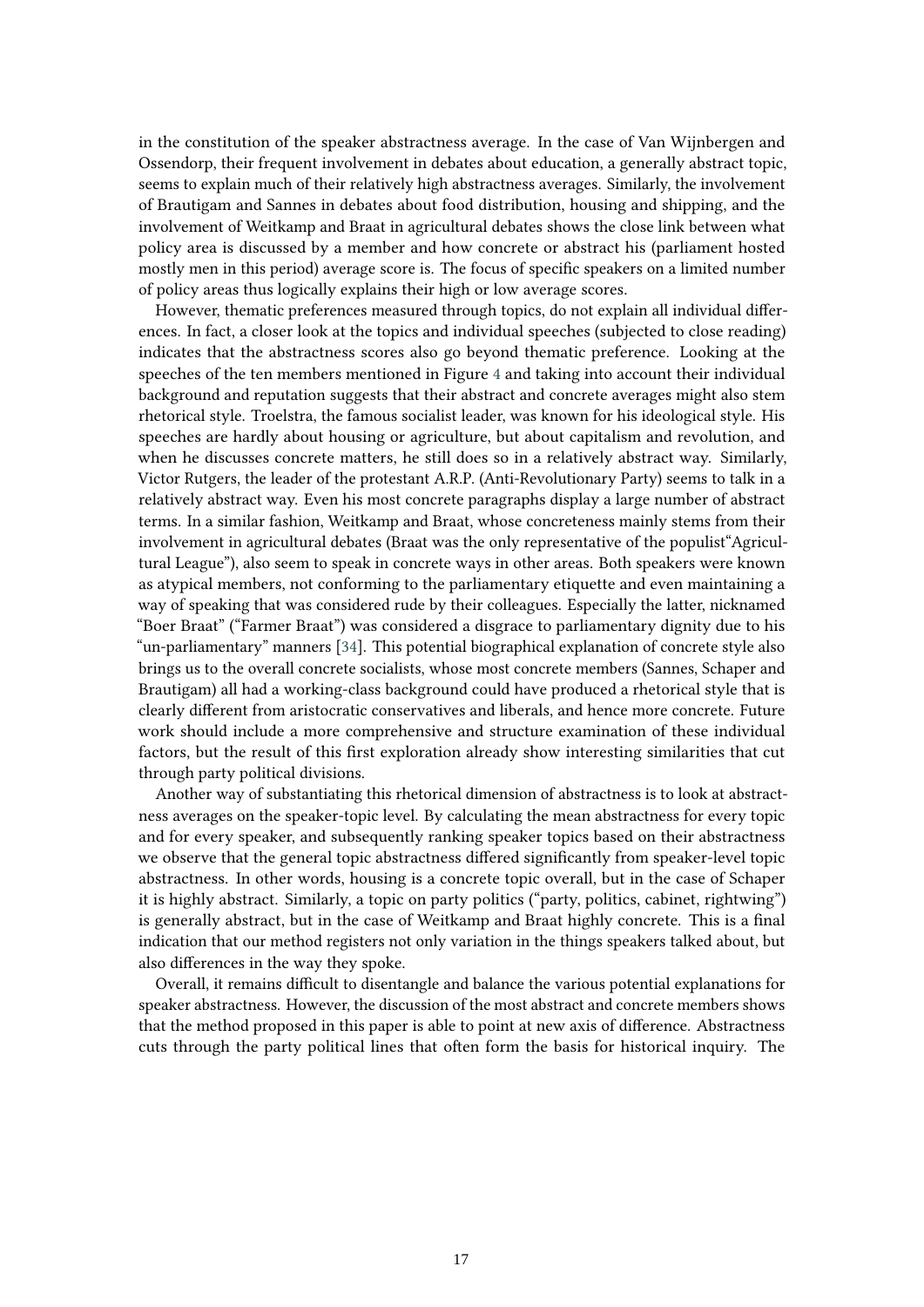fact that we find socialists among conservative protestants as abstract speakers, and other socialists among farmer representatives shows that much remains unknown when it comes to parliamentary rhetoric.

### **5. Discussion**

All in all, our method is able to capture difference in abstractness on the level of parliamentary speech paragraphs. However, our research has brought forward several issues that should be addressed in further research. First, the dependency on individual word scores inevitably leads to the issue of semantic change. Words change meaning, and so does their abstractness, something which hinders applications of the method to historical data. However, the paper has shown that the embedding procedure, based on a robust number of seed terms, is unexpectedly good in identifying corpus-specific abstract and concrete terms. Moreover, comparing terms between time periods can help in identifying the historically changing abstractness of terms.

This issue also relates to word sense and figurative speech. The word "bank" has multiple senses and the level of abstractness for "ocean bank" and "savings bank" is large. In the current method, multi-sense terms are not tackled. Here, more recent embedding methods that are able to produce contextualized embeddings will be of great value.

Another pressing issue is the unit of analysis: the speech (paragraph). A first obvious drawback is the fact that internal variation is not seen by averaging word-abstractness in paragraphs. Speech paragraphs with highly abstract and concrete parts go unnoticed. Measuring lower-level linguistic units (such as sentences) might mitigate this effect.

The impact of thematic preferences, mapped through topic modelling, remains high, even when removing procedural language. The issue of differentiating between the *what* and the *how* of parliamentary speech remains difficult. Still, the paper has shown how several techniques can be used to mitigate this thematic bias. This has resulted in several indications that abstractness also tells us more about rhetorical style: the *how* of parliamentary debate.

Lastly, in relation to our broader concern with technocratic rhetoric it goes without saying that there is no one-to-one correspondence between abstractness and "technocraticness". Still, this method greatly benefits our research. The brief excursion into speaker-level differences shows the potential of the method in tracing unlikely familiarities and exploring stylistic differences that complement close reading analysis of speeches and histories of political thought. Using the differences and similarities between speakers, we were pointed at parliamentary representatives that had gone unnoticed before. In this way, our method might not yet be optimal for macro-level statistical analysis, but does help in contextualizing other forms of historical research.

### **6. Conclusion**

This paper has proposed a method for measuring abstractness in parliamentary speeches. Based on an annotated set of words, the abstractness levels of unseen corpus-specific terms are estimated. Subsequently, speech paragraphs are scored by taking median scores. The paper has subsequently discussed the use of these scores in historical research and several approaches to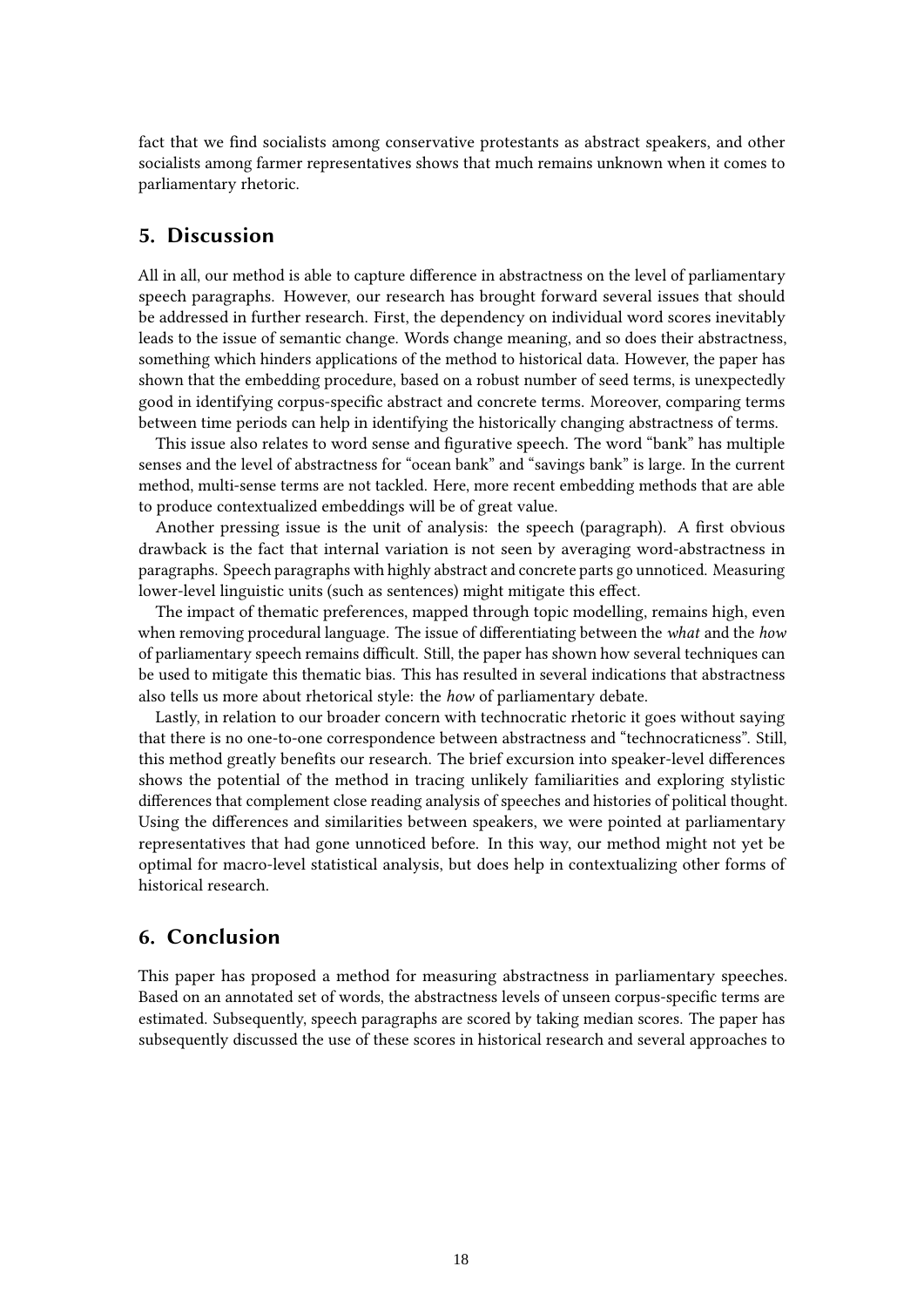improving the abstractness signals. How abstract a member's speeches are depends to a large extent on their preferred themes and topics. However, individual rhetorical style also plays a role. Balancing these complex historical factors and "variables" has proven to be difficult, yet productive. The paper has demonstrated how methods from computational linguistics can be leveraged in historical research and how this amounts to forms of linguistic variation that remain hard to capture with established computational methods.

# **References**

- [1] L. Raphael, Die Verwissenschaftlichung des Sozialen als methodische und konzeptionelle Herausforderung für eine Sozialgeschichte des 20. Jahrhunderts 22 (1996) 165–193.
- [2] T. Hellstrom, M. Jacob, Scientification of politics or politicization of science? Traditionalist science-policy discourse and its quarrels with Mode 2 epistemology 14 (2000) 69–77. URL: [https://doi.org/10.1080/02691720050199315.](https://doi.org/10.1080/02691720050199315) doi:[10.1080/02691720050199315](http://dx.doi.org/10.1080/02691720050199315).
- [3] K. Brückweh, R. F. Wetzell, Engineering Society: The Role of the Human and Social Sciences in Modern Societies, 1880-1980, Springer, 2012. [arXiv:CEP4X4Ib32QC](http://arxiv.org/abs/CEP4X4Ib32QC).
- [4] J. Habermas, J. J. Shapiro, The Scientization of Politics and Public Opinion, in: Toward a Rational Society: Student Protest, Science, and Politics, Beacon Press, 1970, pp. 62–80.
- [5] P. Pettit, Depoliticizing democracy 17 (2004) 52–65.
- [6] F. Moretti, D. Pestre, Bankspeak: The language of World Bank reports 92 (2015) 75–99.
- [7] B. J. McKenna, P. Graham, Technocratic Discourse: A Primer 30 (2000-07) 223–251. URL: [http://journals.sagepub.com/doi/10.2190/56FY-V5TH-2U3U-MHQK.](http://journals.sagepub.com/doi/10.2190/56FY-V5TH-2U3U-MHQK) doi:[10.2190/](http://dx.doi.org/10.2190/56FY-V5TH-2U3U-MHQK) [56FY- V5TH- 2U3U- MHQK](http://dx.doi.org/10.2190/56FY-V5TH-2U3U-MHQK).
- [8] P. d. Rooy, historicus, H. t. Velde, W. Kok, Met Kok: over veranderend Nederland, Wereldbibliotheek, 2005. URL: [http://www.dbnl.nl/tekst/rooy011metk01\\_01/.](http://www.dbnl.nl/tekst/rooy011metk01_01/)
- [9] P. Fawcett, M. V. Flinders, C. Hay, M. Wood (Eds.), Anti-Politics, Depoliticization, and Governance, first edition ed., Oxford University Press, 2017.
- [10] J. H. ten Cate, De "mannen van de daad" en Duitsland, 1919-1939., Rijksinst. voor Oorlogsdocumentatie, 1995. [arXiv:kXZTnQEACAAJ](http://arxiv.org/abs/kXZTnQEACAAJ).
- <span id="page-10-0"></span>[11] M. Fortescue, The Abstraction Engine: Extracting Patterns in Language, Mind and Brain, John Benjamins, 2017-04-15. URL: [https://www.jbe-platform.com/content/books/](https://www.jbe-platform.com/content/books/9789027265845) [9789027265845.](https://www.jbe-platform.com/content/books/9789027265845) doi:[10.1075/aicr.94](http://dx.doi.org/10.1075/aicr.94).
- <span id="page-10-1"></span>[12] A. M. Borghi, L. Barca, F. Binkofski, L. Tummolini, Varieties of abstract concepts: Development, use and representation in the brain 373 (2018-08-05) 20170121. URL: [https:](https://royalsocietypublishing.org/doi/10.1098/rstb.2017.0121) [//royalsocietypublishing.org/doi/10.1098/rstb.2017.0121.](https://royalsocietypublishing.org/doi/10.1098/rstb.2017.0121) doi:[10.1098/rstb.2017.0121](http://dx.doi.org/10.1098/rstb.2017.0121).
- <span id="page-10-2"></span>[13] M. Bolognesi, C. Burgers, T. Caselli, On abstraction: Decoupling conceptual concreteness and categorical specificity 21 (2020-08-01) 365–381. URL: [https://doi.org/10.1007/](https://doi.org/10.1007/s10339-020-00965-9) [s10339-020-00965-9.](https://doi.org/10.1007/s10339-020-00965-9) doi:[10.1007/s10339- 020- 00965- 9](http://dx.doi.org/10.1007/s10339-020-00965-9).
- <span id="page-10-3"></span>[14] J. Charbonnier, C. Wartena, Predicting Word Concreteness and Imagery, in: Proceedings of the 13th International Conference on Computational Semantics - Long Papers, Association for Computational Linguistics, 2019-05, pp. 176–187. URL: [https:](https://aclanthology.org/W19-0415) [//aclanthology.org/W19-0415.](https://aclanthology.org/W19-0415) doi:[10.18653/v1/W19- 0415](http://dx.doi.org/10.18653/v1/W19-0415).
- <span id="page-10-4"></span>[15] J. Borden, X. A. Zhang, Linguistic Crisis Prediction: An Integration of the Linguistic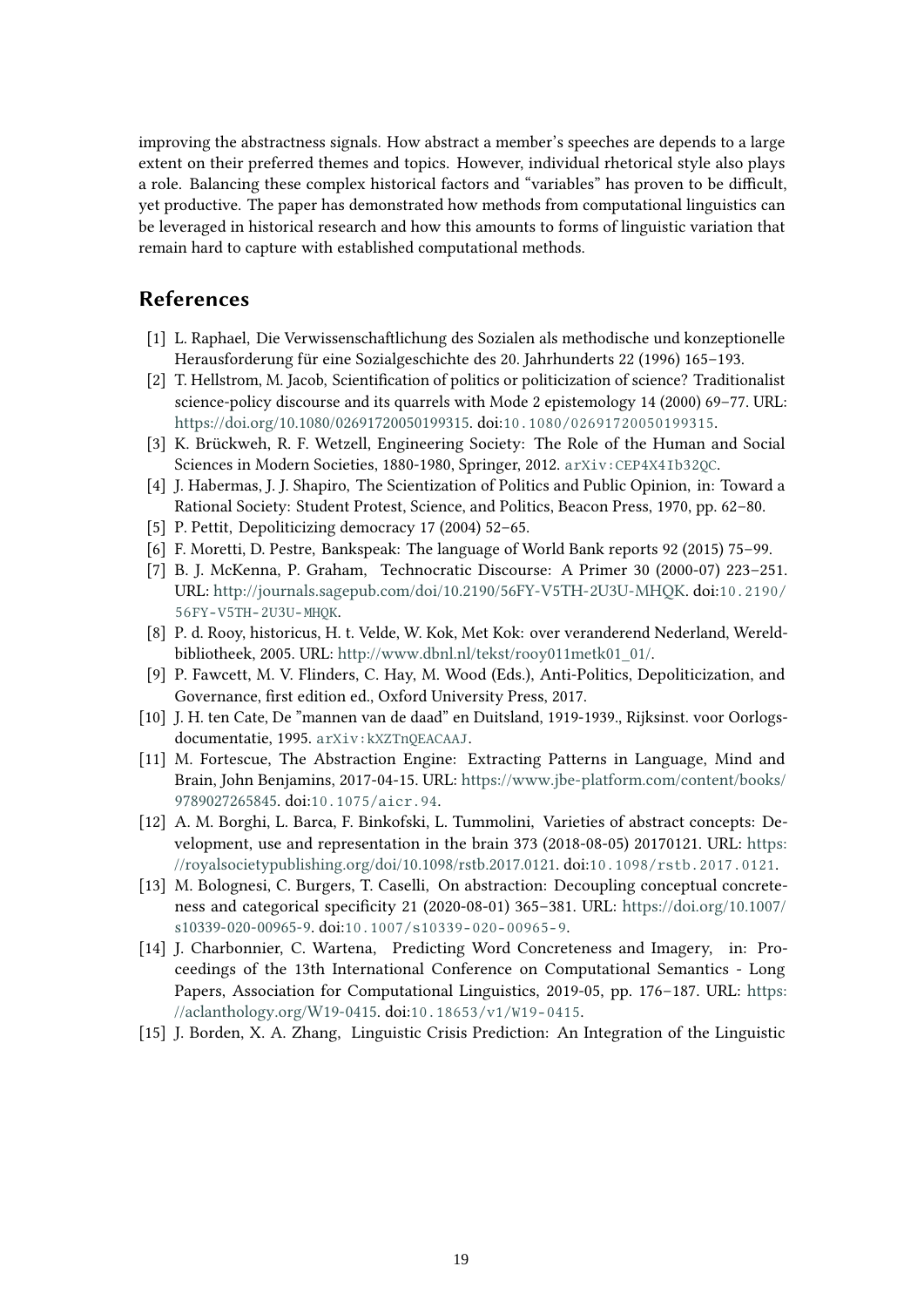Category Model in Crisis Communication 38 (2019-10-01) 650–679. URL: [https://doi.org/](https://doi.org/10.1177/0261927X19860870) [10.1177/0261927X19860870.](https://doi.org/10.1177/0261927X19860870) doi:[10.1177/0261927X19860870](http://dx.doi.org/10.1177/0261927X19860870).

- <span id="page-11-0"></span>[16] M. Dragojevic, A. Sink, D. Mastro, Evidence of Linguistic Intergroup Bias in U.S. Print News Coverage of Immigration 36 (2017-09-01) 462–472. URL: [https://doi.org/10.1177/](https://doi.org/10.1177/0261927X16666884) [0261927X16666884.](https://doi.org/10.1177/0261927X16666884) doi:[10.1177/0261927X16666884](http://dx.doi.org/10.1177/0261927X16666884).
- <span id="page-11-1"></span>[17] R. J. Heuser, Abstraction: A Literary History, 2019.
- <span id="page-11-2"></span>[18] M. Marx, J. V. Doornik, A. Nusselder, L. Buitinck, Politicalmashup 1814-2012 - members, parties, proceedings, 2012. URL: [https://easy.dans.knaw.nl/ui/datasets/id/easy-dataset:](https://easy.dans.knaw.nl/ui/datasets/id/easy-dataset:50409) [50409.](https://easy.dans.knaw.nl/ui/datasets/id/easy-dataset:50409) doi:[10.17026/DANS- 294- YW2Z](http://dx.doi.org/10.17026/DANS-294-YW2Z).
- <span id="page-11-3"></span>[19] PICCL: Philosophical Integrator of Computational and Corpus Libraries, 2022. URL: [https:](https://github.com/LanguageMachines/PICCL) [//github.com/LanguageMachines/PICCL,](https://github.com/LanguageMachines/PICCL) original-date: 2017-03-25T12:01:28Z.
- <span id="page-11-4"></span>[20] M. Wevers, J. van Eijnatten, J. Verheul, Consuming America : A Data-Driven Analysis of the United States as a Reference Culture in Dutch Public Discourse on Consumer Goods, 1890-1990, 2017-09-15. URL: [https://dspace.library.uu.nl/handle/1874/355070.](https://dspace.library.uu.nl/handle/1874/355070)
- <span id="page-11-5"></span>[21] P. D. Turney, M. L. Littman, Measuring praise and criticism: Inference of semantic orientation from association 21 (2003-10-01) 315–346. URL: [https://doi.org/10.1145/944012.](https://doi.org/10.1145/944012.944013) [944013.](https://doi.org/10.1145/944012.944013) doi:[10.1145/944012.944013](http://dx.doi.org/10.1145/944012.944013).
- <span id="page-11-6"></span>[22] J. Dunn, Modeling Abstractness and Metaphoricity 30 (2015-10-02) 259–289. URL: [http:](http://www.tandfonline.com/doi/full/10.1080/10926488.2015.1074801) [//www.tandfonline.com/doi/full/10.1080/10926488.2015.1074801.](http://www.tandfonline.com/doi/full/10.1080/10926488.2015.1074801) doi:[10.1080/10926488.](http://dx.doi.org/10.1080/10926488.2015.1074801) [2015.1074801](http://dx.doi.org/10.1080/10926488.2015.1074801).
- <span id="page-11-7"></span>[23] M. Köper, S. S. Im Walde, Automatically generated affective norms of abstractness, arousal, imageability and valence for 350 000 german lemmas, in: Proceedings of the Tenth International Conference on Language Resources and Evaluation (LREC'16), 2016, pp. 2595–2598.
- <span id="page-11-8"></span>[24] P. Turney, Y. Neuman, D. Assaf, Y. Cohen, Literal and Metaphorical Sense Identification through Concrete and Abstract Context, in: Proceedings of the 2011 Conference on Empirical Methods in Natural Language Processing, Association for Computational Linguistics, 2011-07, pp. 680–690. URL: [https://aclanthology.org/D11-1063.](https://aclanthology.org/D11-1063)
- <span id="page-11-9"></span>[25] E. Rabinovich, B. Sznajder, A. Spector, I. Shnayderman, R. Aharonov, D. Konopnicki, N. Slonim, Learning Concept Abstractness Using Weak Supervision, 2018-09-04. URL: [http://arxiv.org/abs/1809.01285.](http://arxiv.org/abs/1809.01285) [arXiv:1809.01285](http://arxiv.org/abs/1809.01285).
- <span id="page-11-10"></span>[26] M. Brysbaert, M. Stevens, S. De Deyne, W. Voorspoels, G. Storms, Norms of age of acquisition and concreteness for 30,000 Dutch words 150 (2014-07-01) 80–84. URL: [https:](https://www.sciencedirect.com/science/article/pii/S0001691814000985) [//www.sciencedirect.com/science/article/pii/S0001691814000985.](https://www.sciencedirect.com/science/article/pii/S0001691814000985) doi:[10.1016/j.actpsy.](http://dx.doi.org/10.1016/j.actpsy.2014.04.010) [2014.04.010](http://dx.doi.org/10.1016/j.actpsy.2014.04.010).
- <span id="page-11-11"></span>[27] M. Coltheart, The MRC psycholinguistic database 33 (1981) 497–505.
- <span id="page-11-12"></span>[28] J. M. Clark, A. Paivio, Extensions of the Paivio, Yuille, and Madigan (1968) norms 36 (2004- 08-01) 371–383. URL: [https://doi.org/10.3758/BF03195584.](https://doi.org/10.3758/BF03195584) doi:[10.3758/BF03195584](http://dx.doi.org/10.3758/BF03195584).
- <span id="page-11-13"></span>[29] R. Rehurek, P. Sojka, Gensim–python framework for vector space modelling 3 (2011).
- <span id="page-11-14"></span>[30] M. Antoniak, D. Mimno, Evaluating the stability of embedding-based word similarities 6 (2018) 107–119.
- <span id="page-11-15"></span>[31] C. Wiesner, T. Haapala, K. Palonen, Debates, Rhetoric and Political Action, Palgrave Macmillan UK, 2017. URL: [http://link.springer.com/10.1057/978-1-137-57057-4.](http://link.springer.com/10.1057/978-1-137-57057-4) doi:[10.](http://dx.doi.org/10.1057/978-1-137-57057-4)  $1057/978 - 1 - 137 - 57057 - 4.$